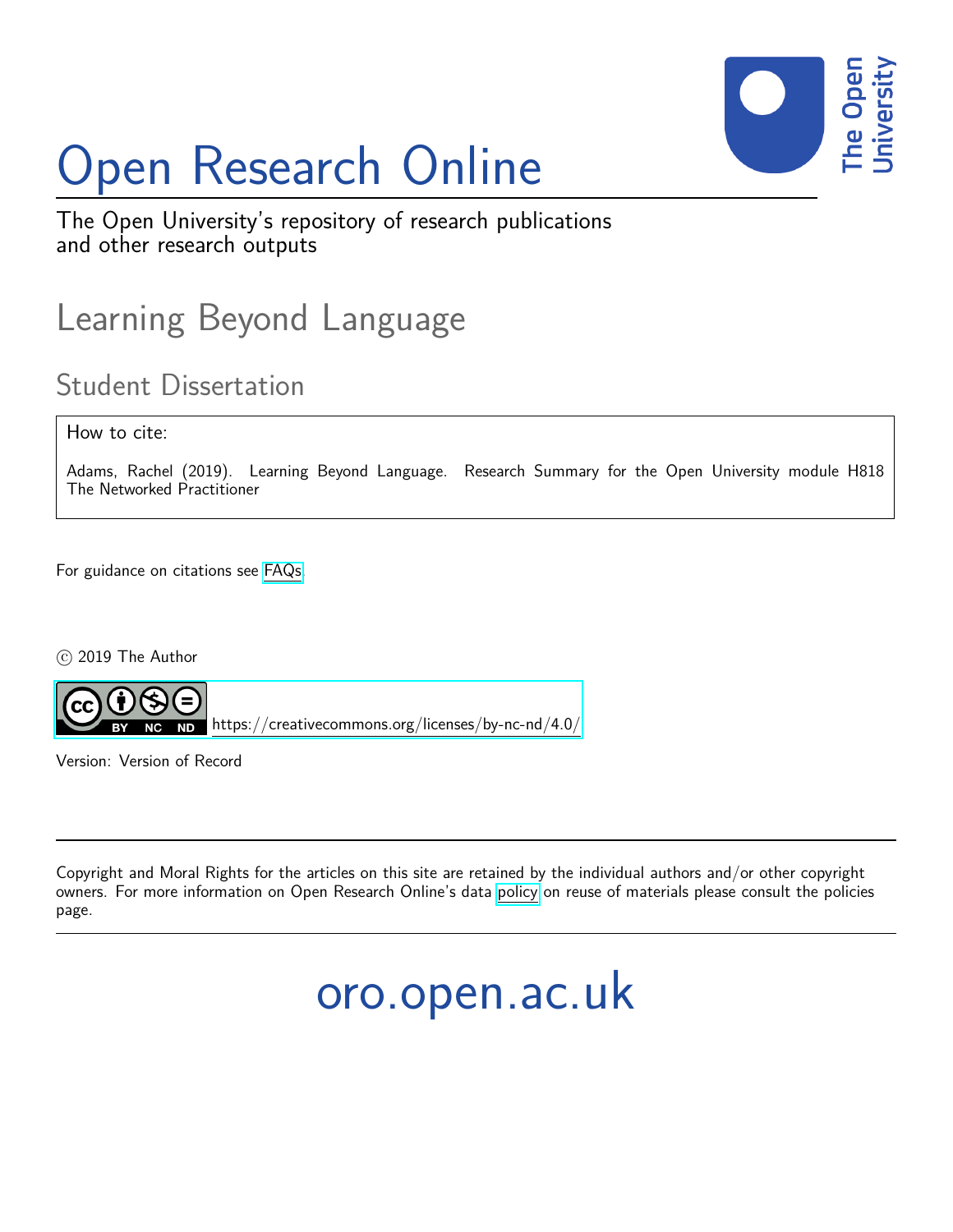

#### https://twitter.com/RA\_LTech

In 2017, more than 3.5 million Emergency Department attendances in England were considered unnecessary and could have been managed in the community [\(digital.nhs.uk](https://digital.nhs.uk)). This puts tremendous pressure on the National Health Service, as well as being disruptive and upsetting for patients and their families.

<span id="page-1-0"></span>One of the ways the NHS is seeking to tackle this situation is by increasing the availability and resilience of community-led healthcare. Keeping an unwell patient in their home environment, where it is appropriate to do so, has obvious benefits for the health service. However, it also reduces distress for the patients and their families as hospitals can be unfamiliar and confusing places. This in turn can have physiological and psychological benefits that improve patient care.

For the decision to manage an unwell patient in their home to be made, a healthcare professional must ensure that the patient or their carer knows how to evaluate the progression of the illness and how to respond in the case of deterioration. While face-to-face/telephonebased contact is essential in beginning this healthcare education journey, the amount of time a healthcare provider can personally give is limited. This needs to be supplemented by resources that can be left with or are accessible to the patient/carer to ensure comprehension and retention of information. Typically, this is done by the provision of written materials that explain the condition and any actions that need to be taken.

While this may be sufficient in the majority of cases, UK Census data shows that in some urban areas up to 12% of households do not count English as their main language (ons.gov.uk), and 16.4% of adults in England have 'very poor literacy skills' [\(literacytrust.org](https://literacytrust.org)). This leaves a significant proportion of people disadvantaged and will inevitably contribute to unnecessary hospital attendances and admissions. A move towards visually augmented resources would reduce the reliance on language-based resources and increase the accessibility of health education. In turn, this will help reduce pressure on the NHS and ensure

| <b>Search</b><br>Log in $\infty$ Sign up |
|------------------------------------------|
| Username:<br>Password:                   |
| Forgotten password<br><b>Tags</b>        |

 inclusion multimedia multimodal learning multimodal learning<br>networked practice open practice TEL visually-augmented learning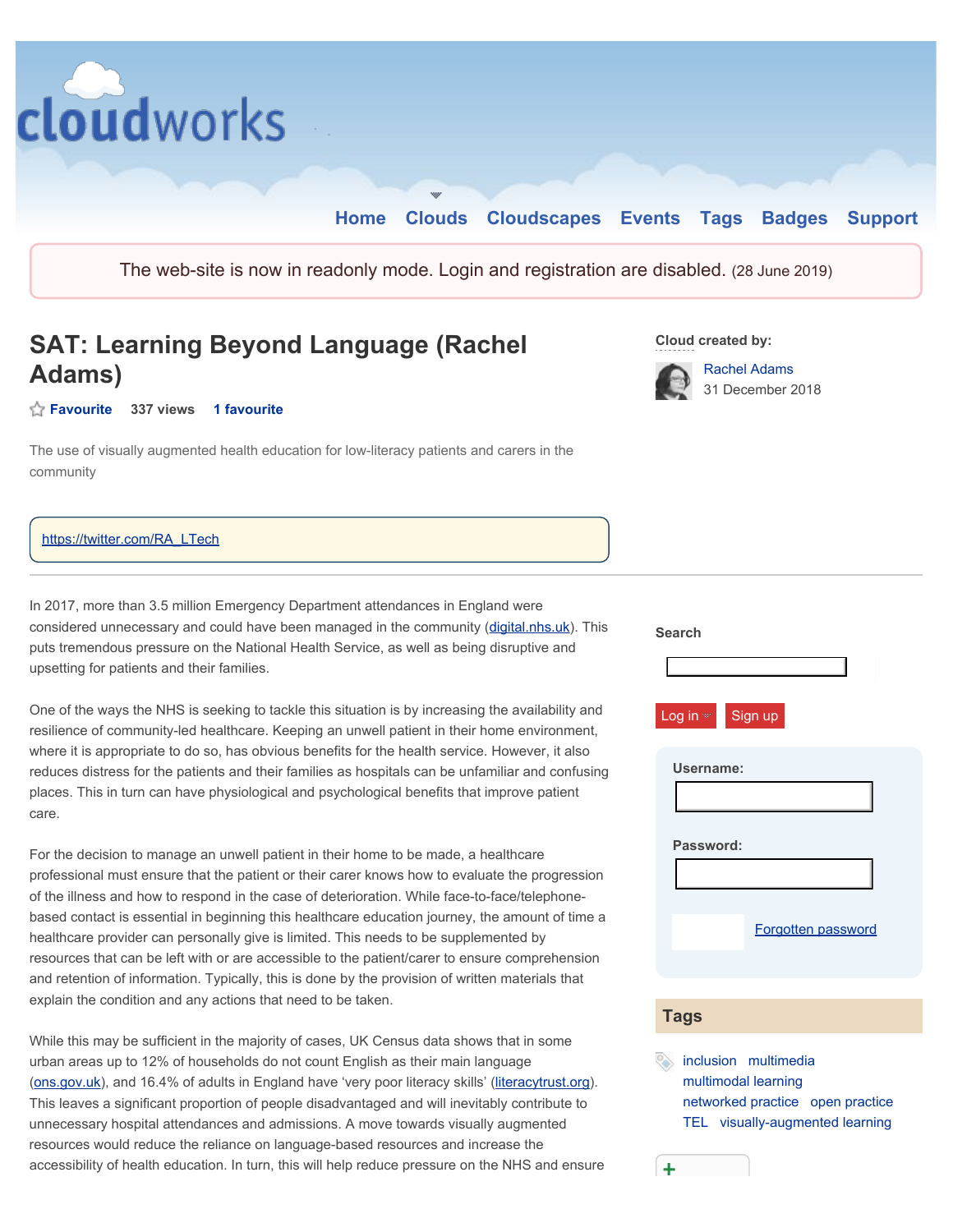the best outcome for sick and vulnerable patients.

This presentation will first address the generic questions:

- What is visually augmented learning?
- Why is it important?
- ð Does it work?

It will then move on to consider what visually augmented resources for use in the community might look like and consider how open practice between clinical staff and developers, drawing on work done by the wider educational community, is essential for their successful creation and implementation. It will also briefly consider the transferability of this approach and its relevance and impact on other aspects of accessibility.

#### **References**

National Literacy Trust (2017) 'Adult literacy' [Online]. Available at [https://literacytrust.org.uk/parents-and-families/adult-literacy/](https://literacytrust.org.uk/parents-and-families/adult-literacy) (last accessed 8 February 2019).

NHS Digital (2018) 'Unnecessary A and E attendances' [Online]. Available at <https://digital.nhs.uk/data-and-information/data-tools-and-services/data-services/innovative>uses-of-data/demand-on-healthcare/unnecessary-a-and-e-attendances (last accessed 13 January 2019).

Office of National Statistics [ONS] (2013) 'Language in England and Wales: 2011' [Online]. Available at

https://www.ons.gov.uk/peoplepopulationandcommunity/culturalidentity/language/articles/languageinen 03-04 (last accessed 17 January 2019).

#### **Extra content**

**Add extra content** 

**Embedded Content** 

#### **Get ON the bus**

Get ON the bus added by **Rachel Adams** 

#### **Learning Beyond Language - Full Presentation**

Learning Beyond Language - Full Presentation added by **Rachel Adams** 

#### **Example of visually-augmented OER**

Example of visually-augmented OER added by Rachel Adams

**Add embedded content** 

**Add a tag** 

|     | <b>In Cloudscapes</b>                                                    |
|-----|--------------------------------------------------------------------------|
|     | OU H818 'The Networked<br><b>Practitioner' Online Conference</b><br>2019 |
|     | + Add to a Cloudscape                                                    |
|     |                                                                          |
|     | <b>Improve this cloud</b>                                                |
|     | $+$ Add a tag                                                            |
|     | + Add extra content                                                      |
|     | + Add embedded content                                                   |
|     | $+$ Add link                                                             |
| าen | $+$ Add reference                                                        |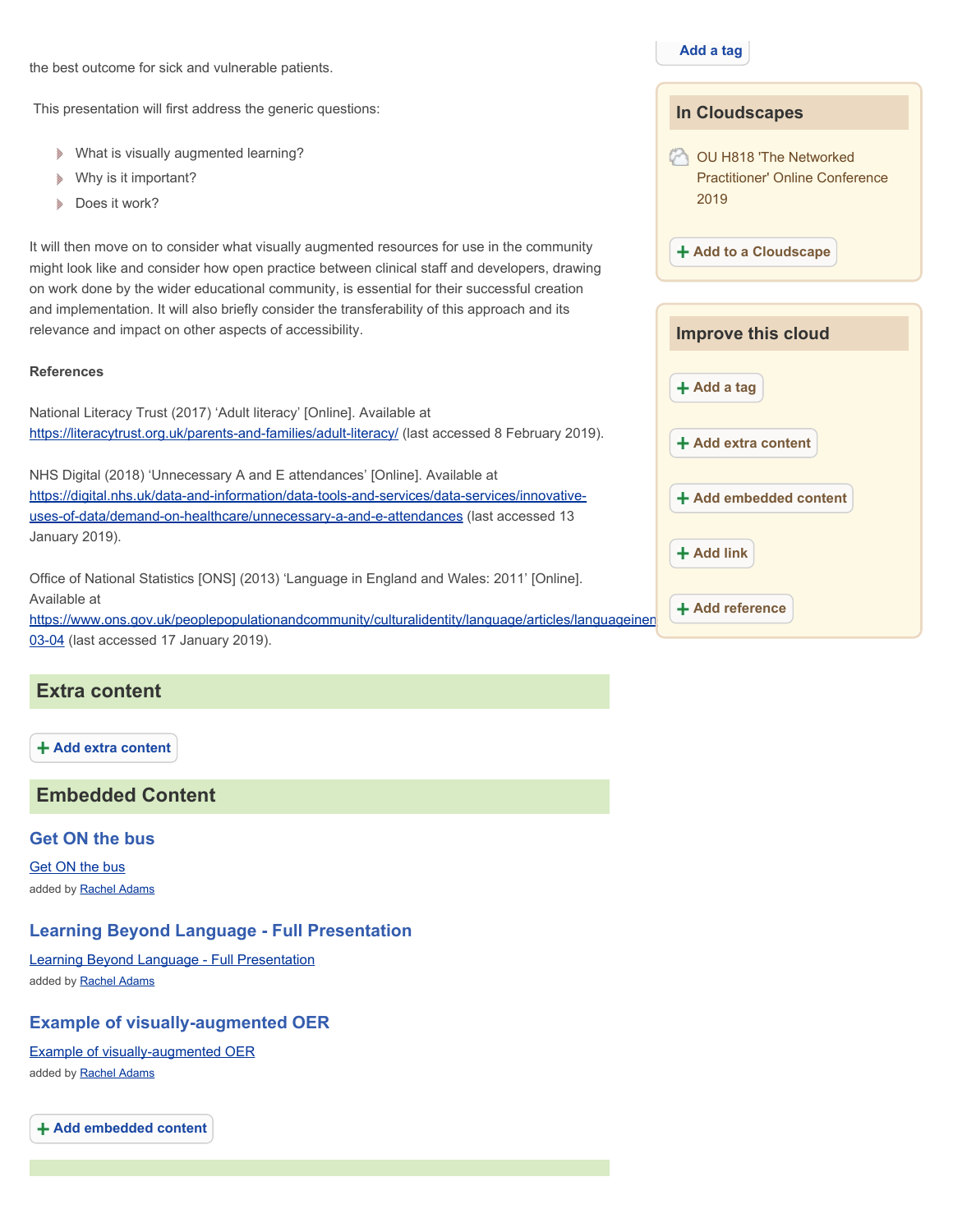### **Contribute**

**Discussion (6)** Links (0) Academic References (1)

#### <span id="page-3-0"></span> $\blacksquare$  $\blacksquare$

Sonia Pardos

9:58pm 11 February 2019 [Permalink](#page-3-0)

Hello Rachel, I am glad to see you here at last!

I loved you poster when you first shared it with all of us. I think your project is very interesting. I advocate for visual aids whenever possible. I read your abstract and I think that your initiative could help many patients that, as you mentioned, English is not their first language or those who struggle reading text whatever their circumstances.

I can't wait to see your presentation. Best wishes,

Sonia

<span id="page-3-1"></span> $\qquad \qquad \bullet$  $\blacksquare$  Sonia Pardos 9:58pm 11 February 2019 [Permalink](#page-3-1)

Hello Rachel, I am glad to see you here at last!

I loved you poster when you first shared it with all of us. I think your project is very interesting. I advocate for visual aids whenever possible. I read your abstract and I think that your initiative could help many patients that, as you mentioned, English is not their first language or those who struggle reading text whatever their circumstances.

I can't wait to see your presentation. Best wishes,

Sonia



Hello Rachel,

A really interesting and well needed project. I can see real benefits of visually augmented learning for patients in the community setting and can reduce any serious untowards incidences etc due to non-comprehension of materials.

 Looking at the video, I like the layout a lot. Clean and simple, well done. Perhaps slowing numbers it moved a little bit too quickly. I had to watch it a few times to get the detail. down the video of the temperatures so you can see the figures and when to ring the

I wondered what networks you dipped into to develop the project and the website? Which ones were particularly useful? You mentioned drawing on work from the wider educational setting so just wondered if it was those networks.

The launch of the *Topol Review: Preparing the healthcare workforce to deliver the*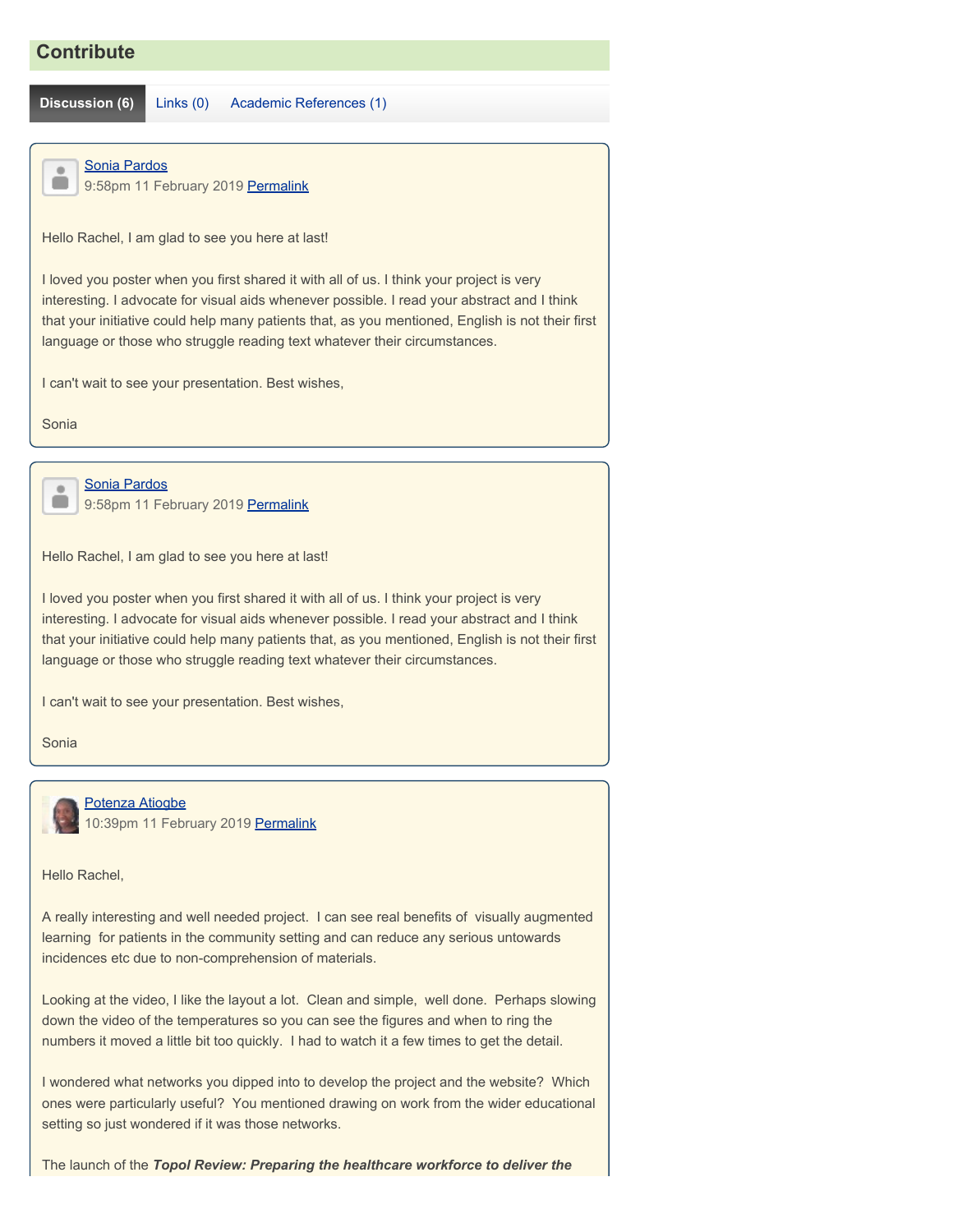<span id="page-4-0"></span> included: https://topol.hee.nhs.uk/wp-content/uploads/HEE-Topol-Review-2019.pdf *digital future The Topol Review An independent report on behalf of the Secretary of*  **State for Health and Social Care February 2019** took place today and I really think use of virtual augmented learning in the way you explain it in your project could be

It does look at augmented learning, simulation etc it made me think of elements of your project and how innovative it is. All the best with your presentation preparations and hope it goes well :-).

<span id="page-4-1"></span>

**Bernadette Laffey** 10:56am 18 February 2019 [Permalink](#page-4-1)

Though it was a shame you couldn't be at the conference for your presentation, I thought it was excellent. I loved the bus viusal as an analogy for excluding preople with low literacy. I also think visually augmented learning benefits a much wider pool of people (as universal design principles do). I am thinking of people like my elderly mother who is literate but who could benefit from more visual clues if feeling anxious or confused.



Dr Simon Ball

4:19pm 18 February 2019 [Permalink](#page-5-0)

Hi Rachel

Well done on a great presentation! Shame fate prevented you from presenting live but it was clear from the comments that your recording went down very well. Here is a summary of the comments and questions you received following your presentation (including those you may have addressed verbally). Please respond in whatever way you choose - I suspect you may wish to deal with the first few in one response!

Best wishes

Simon

- This is a whole area I didn't know anything about, and it's immediately interesting and useful for me. Big thanks to Rachel Adams for introducing it to me!
- Do you think that 23yrs after the diabetes study that this type of learning is now more accepted? We live in a very visual world now with icons being used everywhere
- **Excellent video. I think it is just as applicable to learners with high literacy skills.**
- **Are end-users involved in co-creation?**
- Are there links to Makaton?#
- **Excellent explanation Rachel. We struggle with the diabetic students' care plans.** We are all relatively litterate and they are difficult. It would be excellent to have a visual representation.
- When did you first become interested in visually augmented learning?
- What are Rachel's plans for continuing research or practice in this area,
- What is the scope for visual approaches being more iterative? -- one of the difficulties I always have in creating presentations (for instance) is the time it takes to find the 'right' image.
- Thanks Rachel, use for neurodivrse learners too?